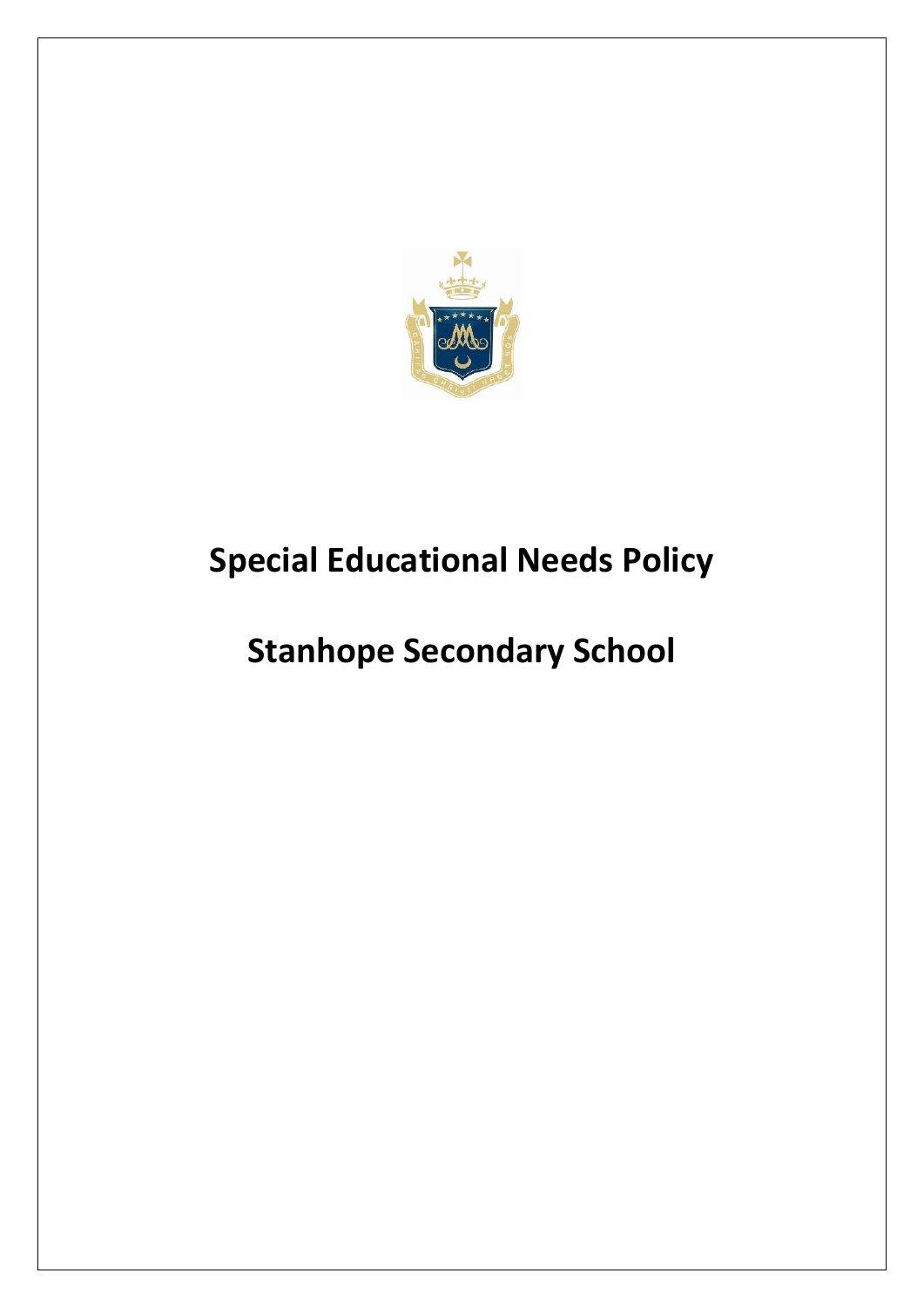#### **Contents**

| 1 Rationale                                                                  | 3  |
|------------------------------------------------------------------------------|----|
| <b>SEN Team &amp; Categories</b>                                             |    |
| 2. Special Education Categories - Roles within SEN                           | 3  |
| 2.1 Categories of SEN                                                        | 3  |
| 2.2 Roles within Resource/Learning Support department                        | 3  |
| 2.3 Role of Stakeholders in SEN                                              | 5  |
| 2.4 Role of the Special Needs Assistants                                     | 6  |
| 2.5 External SEN Supports                                                    | 7  |
| <b>SEN Model of Organisation</b>                                             |    |
| 3. SEN Model of Organisation                                                 | 7  |
| 3.1 Whole school context                                                     | 7  |
| 3.2 Identification process                                                   | 7  |
| 3.3 Parental / Guardian Involvement                                          | 8  |
| 3.4 Model of SEN Provision                                                   | 8  |
| 3.5 Programme Planning                                                       | 9  |
| 3.6 Student Support Plan (SSP)                                               | 9  |
| 3.7 Resource Teacher Planning                                                | 9  |
| 3.8 Review / Evaluation                                                      | 10 |
| 3.9 Timetabling of Resource Provision                                        | 11 |
| <b>Irish Exemptions</b><br>$\bullet$                                         |    |
| Modern Language Waivers(Junior Cycle)<br>$\bullet$                           |    |
| Modern Language Waivers (Senior Cycle)<br>$\bullet$                          |    |
| Withdrawals<br>$\bullet$                                                     |    |
| Language Exemptions in Leaving Cert Applied<br>$\bullet$                     |    |
| 3.10 Resource Provision for the Gifted and Exceptionally Able Students       | 11 |
|                                                                              |    |
| Communication                                                                |    |
| 4.1 SEN Team                                                                 | 11 |
| 4.2 SEN Pupils Master Plan / Board                                           | 11 |
| 4.3 SEN VS Ware                                                              | 12 |
| 4.4 Students who present mid-year                                            | 12 |
| 4.5 Record keeping                                                           | 12 |
| 4.6 Communication with Parents/Guardians                                     | 12 |
| <b>Enrolment and Assessment</b>                                              |    |
| 5.1 Enrolment policy                                                         | 12 |
| 5.2 Transition from primary to secondary school                              | 12 |
| 5.3 Sharing of relevant information                                          | 13 |
| 5.4 Steps in moving to Stanhope Secondary School Stanhope St                 | 13 |
| 5.5 Assessment Procedures                                                    | 13 |
| 5.6 Ongoing monitoring of progress and support of transfer from second level | 14 |
| <b>Liaison with Outside Agencies</b>                                         |    |
| 6.1 National Council for Special Education (NCSE)                            | 14 |
| 6.2 Special Education Needs Organiser (SENO)                                 | 14 |
|                                                                              | 14 |
| 6.3 National Educational Psychological Service (NEPS)                        | 15 |
| 6.4 Health Service Executive (HSE)<br>6.5. Visiting Teachers                 | 15 |

#### **Continuous Professional Development - list available on request**

#### **Appendices**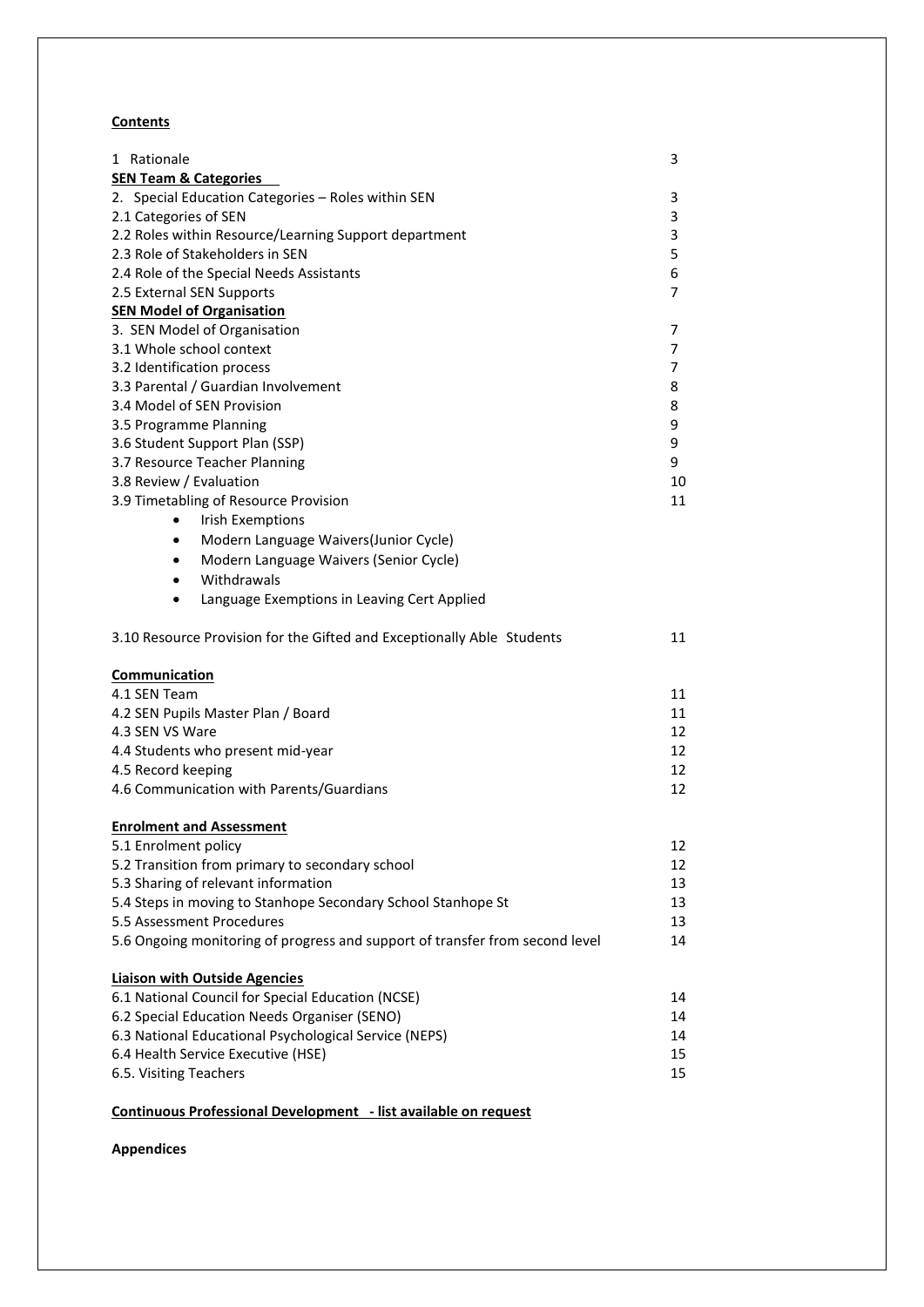## **1. Rationale**

This policy document aims to outline the form that additional educational support for students with Special Educational Needs (SEN) takes in the school and the philosophy that underpins it. It is written in the context of the Education Act 1998, and takes account of the Education for Persons with Disabilities Act (EPSEN) published in 2004. This policy will be reviewed every 3 years. This policy bases its rationale on the principles laid out in the EPSEN Act which states that: "The education of people with SEN shall take place in an inclusive environment with those who do not have such needs".

"People with SEN shall have the same right to avail of and benefit from, appropriate education as do their peers", and "That people with SEN leave school with the skills necessary to participate, to the level of their capacity, in an inclusive way in the social and economic activities of society and to live independent and fulfilled lives.".

(**EPSEN Act 2004)**

# **2. Special Education Categories – Roles within SEN**

## **2.1 Categories of Special Education Needs (SEN):**

The School assesses the needs of the student individually. To date the following categories of SEN have been provided for:

- Borderline Mild General Learning Disabilities
- Mild General Learning Difficulties
- Moderate General Learning Difficulties
- Emotional/Behavioural Difficulties
- Specific Learning Difficulties / Global Learning Difficulties
- **•** Physical Disabilities
- Sensory Difficulties Autistic Spectrum Disorders
- Down's Syndrome

## **2.2 Roles within Resource/Learning Support Department:**

- Special Educational Needs Co-ordinator (SENCO)
- Resource Teacher/Learning Support Teacher
- Guidance Counsellors DARE & HEAR Applications
- LCA Coordinator
- Home School Community Liaison Co-ordinator (HSCL)
- Principal
- Deputy Principal

#### **SENCO**

The Role of the SENCO is to provide support for children with special educational needs as listed above. The SENCO has responsibility for assessing and recording students' needs and assisting teachers in adapting the curriculum to help meet these needs. The SENCO will establish a Student Support File and create an individual Student Support Plan (SSP). The teachers can add in updates to student's progress and set additional targets. The SENCO has responsibility for meeting and advising parents / guardians and with professional agencies where appropriate. The SENCO has an important role in developing, supporting and monitoring school policy on Special Education Needs. The SENCO together with the Deputy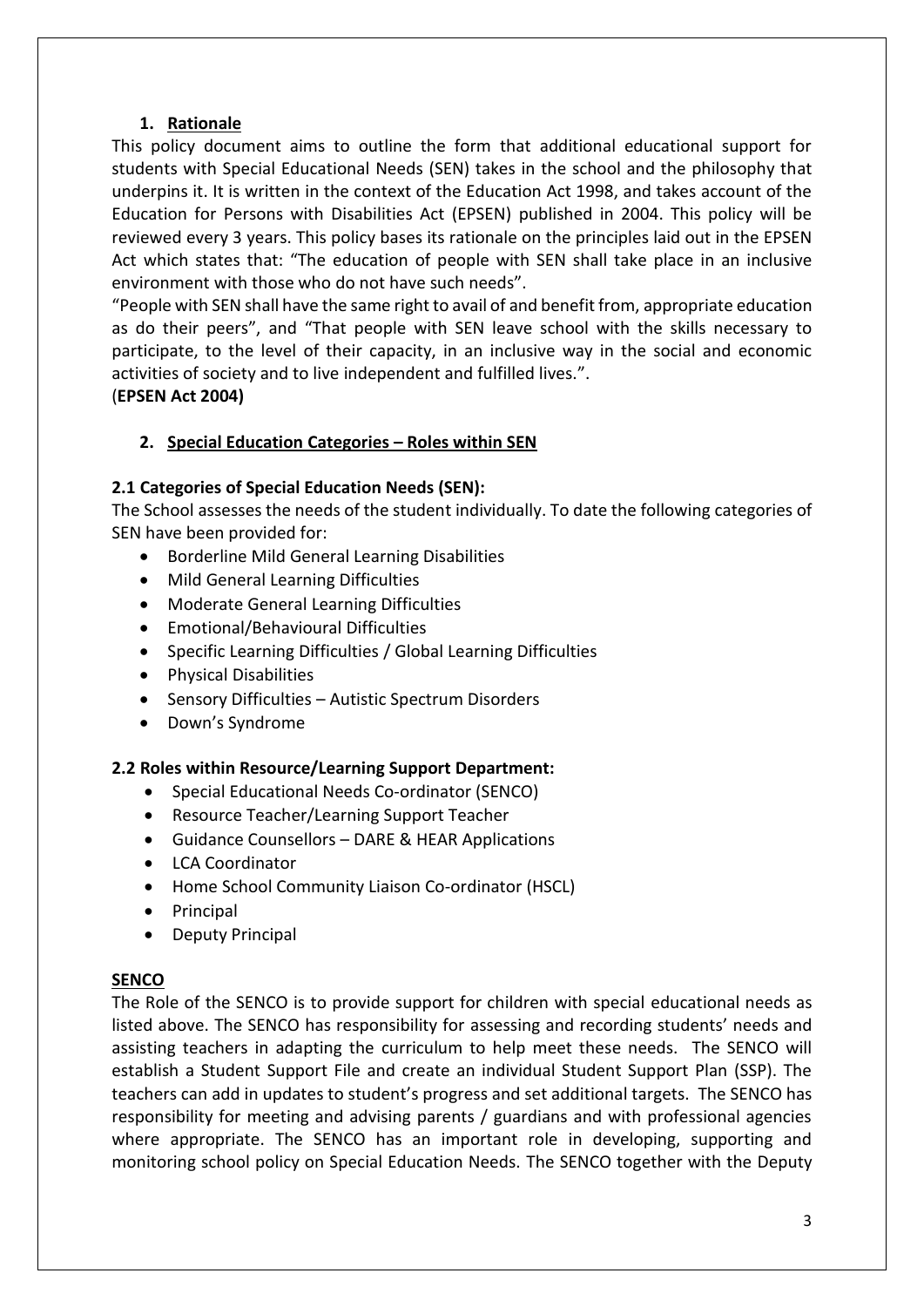Principal seek to establish and promote whole school policies and procedures that are supportive of the learning of all students, including those with SEN. In Stanhope Secondary School, the SENCO works and liaises with the Deputy Principal to put in place structures and plans to meet the needs of students with SEN and to enable each student to reach their potential. The SENCO is also responsible for the following:

- Working with Deputy Principal in the timetabling of resource and learning support hours for teaching staff
- Meeting weekly with Deputy Principal for student progress reporting.
- Working with the Deputy Principal to resolve issues as they arise.
- Sourcing SEN in-service where possible and liaising with the Deputy Principal to ensure adequate cover is provided.

## **Resource Teachers & Learning Support Teachers:**

The role of the Resource & Learning Support teachersis to support and remediate the literacy, numeracy and other specific needs of students. Each Resource & Learning Support teacher has responsibility for programme planning, setting targets, evaluating progress and updating SSPs and reporting to SENCO. Appendix 2.

#### **Guidance Counsellor:**

The Guidance Counsellor's role within the SEN team consists of the following:

- $\triangleright$  Counselling in personal, educational and career development.
- $\triangleright$  Career information management, disability supports available at 3<sup>rd</sup> level and further education.
- $\triangleright$  Consultation with Parents / Guardians when planning for subject needs of students with SEN.
- $\triangleright$  Vocational preparation done in conjunction with SENCO
- $\triangleright$  Higher Education Access Route (HEAR)
- $\triangleright$  Disability Access Route Education (DARE)

## **Home School Liaison Co-ordinator (HSCL)**

The HSCL role within the SEN team consists of the following

- $\triangleright$  To attend transition meetings in primary schools with SENCO
- $\triangleright$  To collect and provide SENCO with Educational Passports for all incoming primary school students.
- $\triangleright$  To provide SENCO with all necessary psychological, educational and additional reports upon a student's application to Stanhope Secondary School Secondary School, Stanhope St.
- $\triangleright$  To facilitate the CAT4 and NGRT testing of all new students
- $\triangleright$  To provide SENCO with relevant reports from above listed testing.
- $\triangleright$  To upload all relevant documents from SENCO to VS ware as appropriate.
- $\triangleright$  Support SENCO where necessary for completion of RACE application forms.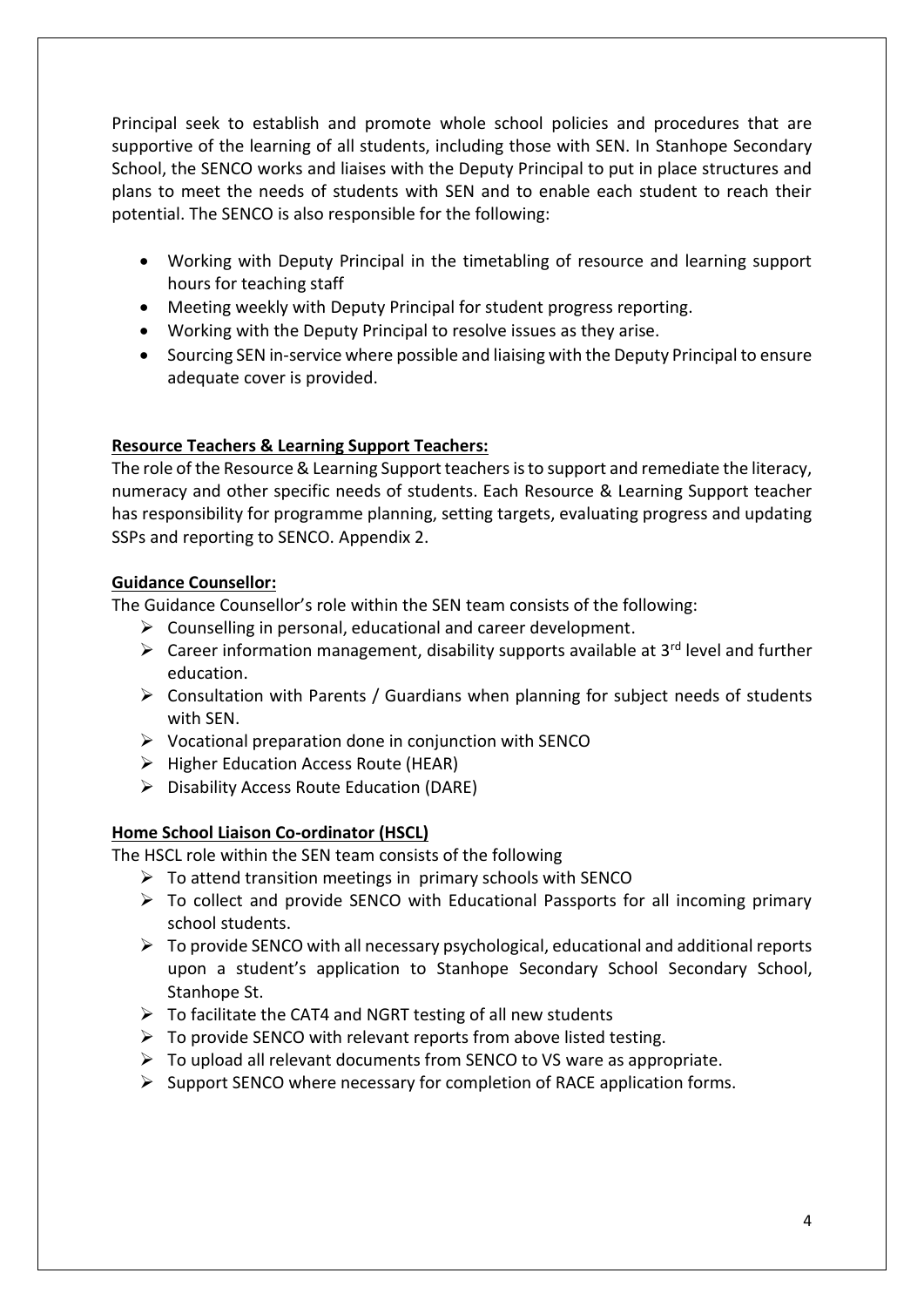## **Principal**

The Board of Management / Principal seek to develop a SEN core team of individual teachers with responsibility for delivering Resource Teaching and Learning Support and promoting the professional training and development of staff in SEN. The Principal will provide adequate accommodation, teaching resources and provide a secure facility for the storage of records in respect of SEN students. The Board of Management / Principal have delegated responsibility for the development, implementation and review of all school policy on SEN to the Deputy Principal and SENCO.

## **Deputy Principal**

The Deputy Principal has an important role in developing, supporting and monitoring school policy on Special Education Needs. The Deputy Principal together with the SENCO seek to establish and promote whole school policies and procedures that are supportive of the learning of all students, including those with SEN. In Stanhope Secondary School, the Deputy Principal works and liaises with the SENCO to put in place structures and plans to meet the needs of students with SEN and to enable each student to reach their potential. The Deputy Principal is also responsible for the following:

- Working with SENCO in the timetabling of resource and learning support hours for teaching staff
- Meeting weekly with SENCO for student progress reporting.
- Working with the SENCO to resolve issues as they arise.
- Sourcing SEN in-service where possible and providing cover for this to take place.
- Updating the Principal of on developments in the SEN department.

## **2.3 Role of Stakeholders in SEN**

## **Parents/Guardians**

Parents/Guardians through their unique knowledge of their own child have much to contribute to their child's learning programme. Parents/Guardians are encouraged to actively communicate with the school if they observe any learning or related difficulties in their child at home. In all cases where testing, assessment and profiling is being conducted Parents/Guardians are consulted and their permission sought. The SEN department advocates a partnership of collaboration and co-operation with Parents/Guardians of students with SEN so that each student realises their individual potential.

## **Students**

The involvement of pupils in the development, implementation and review of their own learning programmes is an important principle that underpins effective SEN provision. Students are encouraged to contribute to their own learning targets and to develop ownership of the skills and strategies that are taught.

## **Classroom teacher**

The class teacher has primary responsibility for the progress of all pupils in his/her class. It is particularly important that all class teachers create a classroom environment that accommodates and takes account of learning difficulties. Differentiation for SEN students should be part of every class teacher's yearly scheme of work and a copy should be made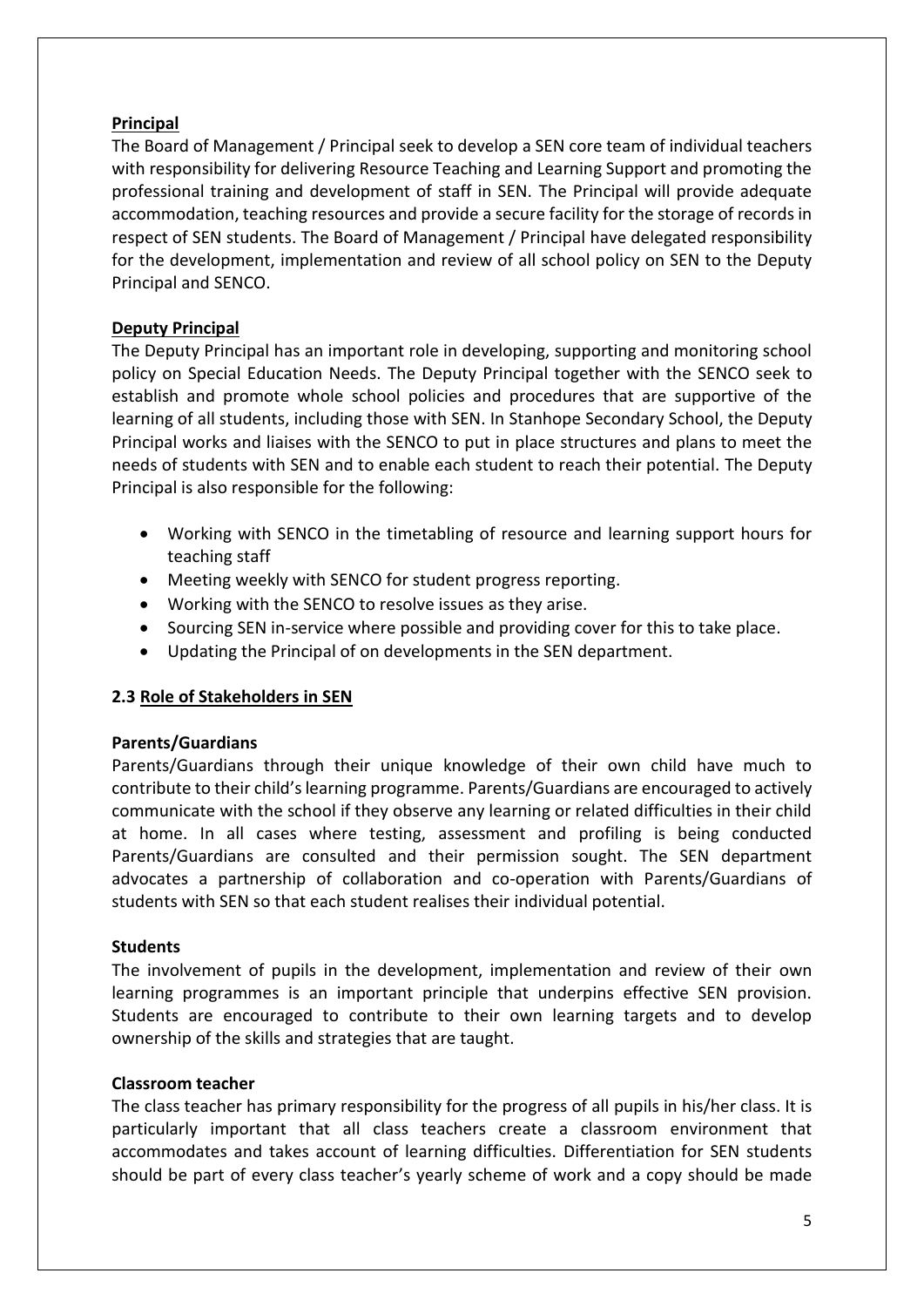available to the SENCO for inclusion in the SEN plan for the year. The class teacher is alert to the possibility of general and specific learning difficulties and brings their concerns to the attention of the SEN department as early as possible in the academic year. Successful SEN provision is best achieved where there is a high level of professional consultation and cooperation between all class teachers and the SEN team.

#### **Specialist teacher with Resource hours**

The role of the subject teacher, who has Resource hours in the SEN department, is to support and contribute to the individual learning needs of SEN students. Teachers with Resource on their timetable will attend an initial meeting with the SEN department. At this meeting the learning needs of the students are outlined. **The teacher is expected to formulate programmes of their own which provide curricular support to the SEN student in particular to students who are following Level 2 Learning Programmes.** The SEN department works in close collaboration and consultation with those specialist teachers in the creation of relevant and resourced programmes of study. The Resource and Learning Support Teachers will have flexibility around the provision of support. However, all necessary SEN support must be provided to allow maximum benefit for students with SEN needs. Those with a higher level of SEN needs should be allocated a higher level of SEN support.

#### **Year Heads**

Each Year Head has responsibility for their own year group and takes responsibility for the academic, wellbeing and discipline issues within their year group, as well as any other issues that may arise. They are the primary point of contact for Parents/Guardians. The Year Head may refer to, or collaborate with the SENCO/Deputy Principal with regard to the SEN needs of their year group.

#### **Form Teacher**

Each Form Teacher has a pastoral responsibility for their class group and is responsible for dealing with individual student issues within their group, with the support of the Year Head where necessary.

#### **LCA Coordinator**

LCA coordinator has the responsibility to consult the SEN department if students require extra help throughout their course. The SENCO will review this request, set up an SSP if required and allocate resource or learning support where appropriate.

#### **School Chaplain**

The Chaplain is available to all students on certain days for guidance and spiritual support. The Chaplain may also provide contact details for the school with outside agencies, where appropriate for certain SEN / vulnerable students.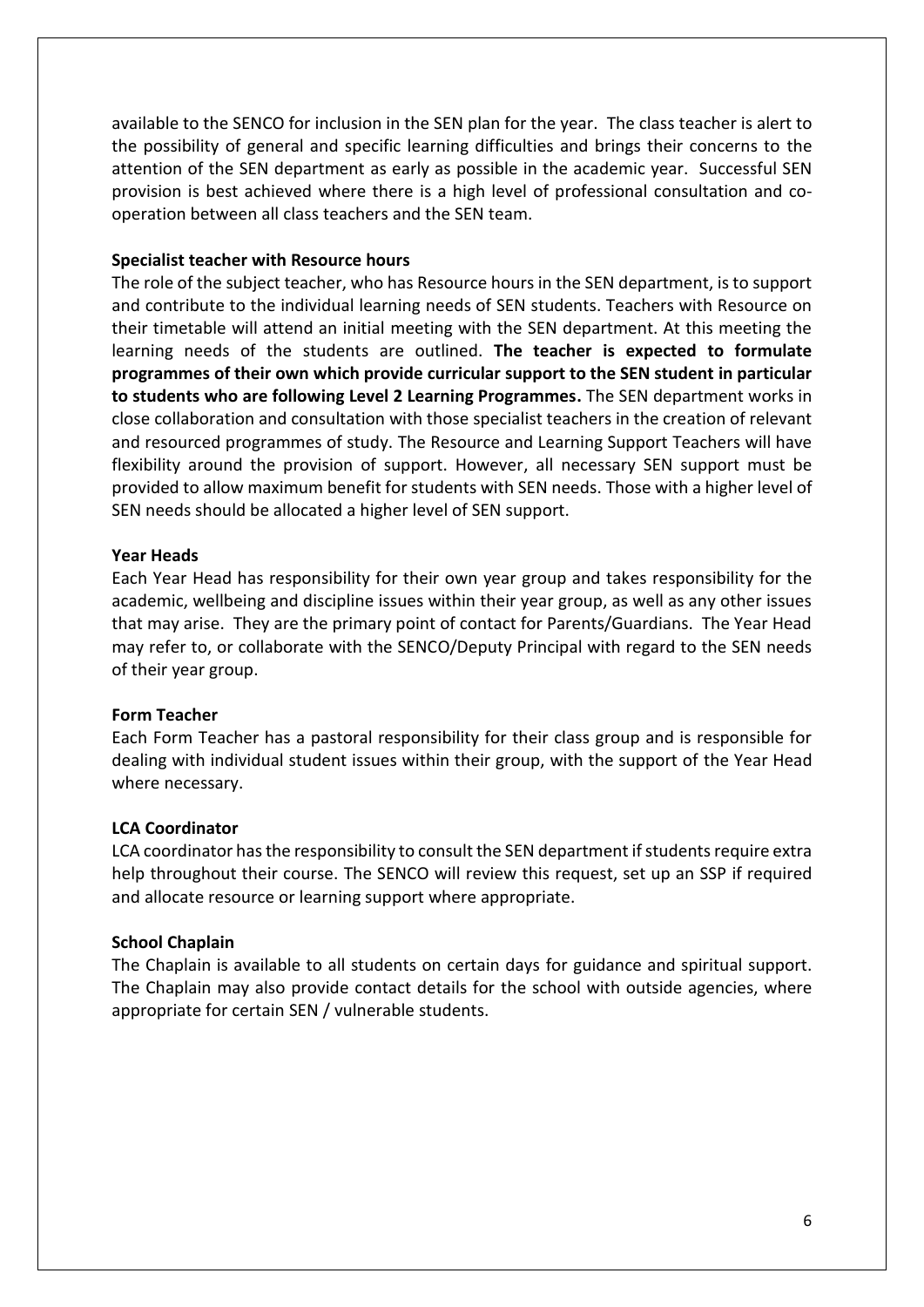## **Students with SEN:**

Where involvement is appropriate, the student may:

- $\triangleright$  Be involved in the creation of their SSP.
- $\triangleright$  Provide information about their own learning, talents, abilities, skills, interests, wishes and concerns through the student interview/checklist from the Continuum of Support document (NCSE)
- $\triangleright$  Assist in the identification of their priority learning needs, targets and strategies.
- $\triangleright$  Give feedback which will contribute to the monitoring and recording of their progress.

#### **2.4**. **Role of the Special Needs Assistants see Appendix 2 (Circular 0030/2014)**

The SNA has responsibility for the care and wellbeing of the student in a manner that values, respects and supports the student as well as promotes independence. The SNA has direct involvement with the student with SEN in that they are there to assist, communicate, encourage and support the student and to help the student with their organisational skills. The SNA has the following roles.

- $\triangleright$  Accompanying students to class and remaining with students at all times unless directed otherwise by SENCO / Principal / Deputy Principal.
- $\triangleright$  The SNA collaborates with the Resource Teacher and/or the Learning Support Teacher and Class Teacher.
- $\triangleright$  The SNA provides information on the student with SEN to the SENCO as it arises.
- $\triangleright$  The SNA is available to assist the Resource teacher and mainstream class teachers by providing the extra support needed by the student with SEN to include note taking and recording of homework in the student journal where necessary.
- $\triangleright$  SNA assists with the behavioural and care needs of the students.
- $\triangleright$  The role of the SNA is pivotal and important in the school. We recognise the enormous contribution our SNAs make to the school.

## **2.5 External SEN supports**

#### **External Agencies**

In some cases, external agencies e.g. NCSE, NEPS, CAMHS, HSE and Visiting Teacher Service may be involved in the assessment of a student with SEN and may contribute to the development of an SSP. Apart from providing general advice and support to school staff the agency is often consulted about individual students. The agency may gather information about a student, their skills and abilities, and may plan a programme of support. This information and support is communicated by means of phone calls, texts, emails, receipt of reports and meetings.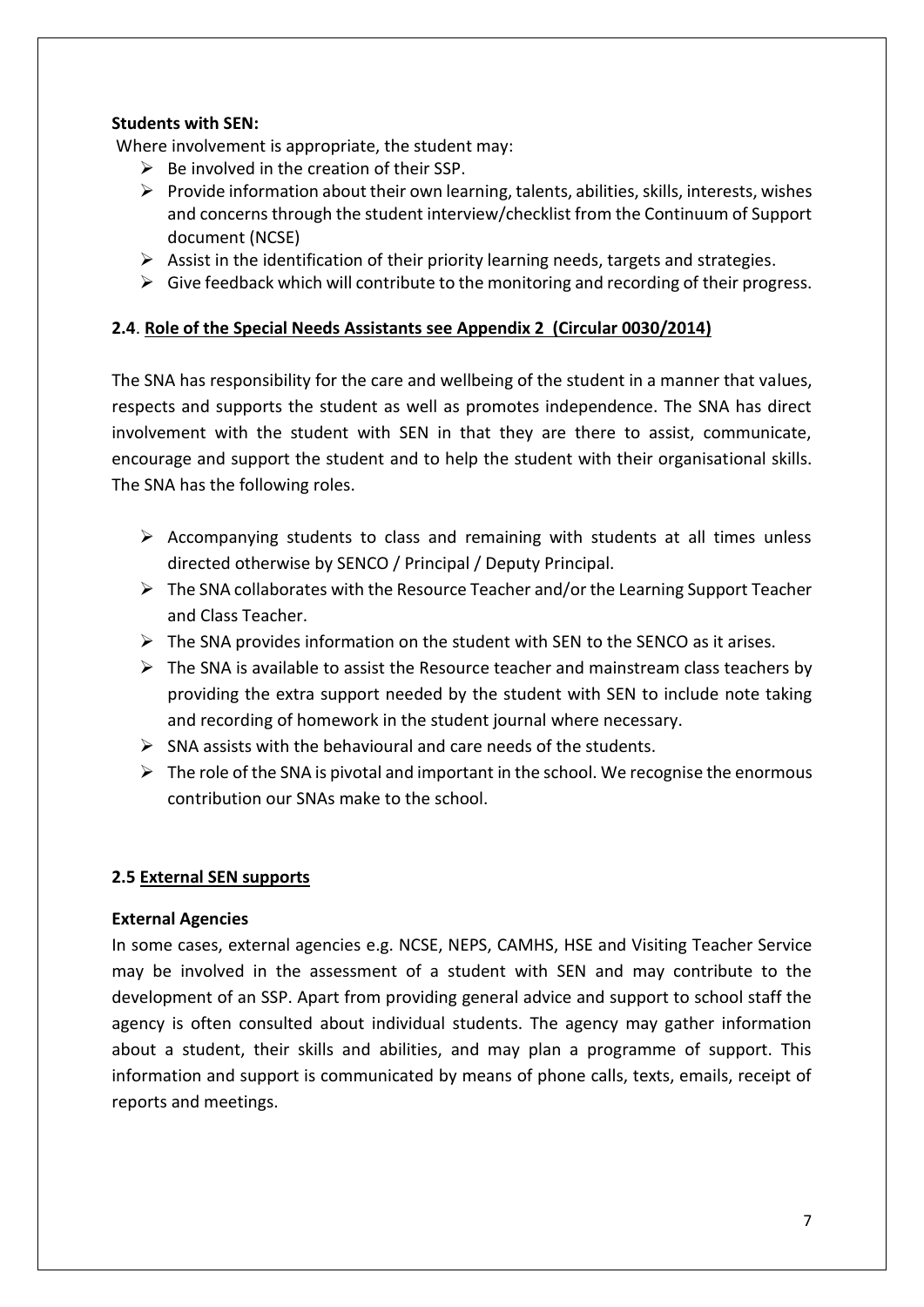# **3. SEN Model of Organisation**

# **3.1 Whole school context**

Stanhope Secondary School Sec School, Stanhope St, organises its classes in a mixed ability setting. Each first year group is formed with a deliberate mix of all ability ranges. Classes are taught as a homogenous unit for each subject, from first to third year. The school does however bearin mind that some subjects (English, Gaeilge and Maths) do not lend themselves to being taught as mixed ability and where resources allow, higher and ordinary level classes are formed. This allows for flexibility so that all students are in the appropriate level for their ability range.

# **3.2 Identification Process**

**1.** During the admission process, in consultation with primary schools, students with SEN are identified, for example if they have psychological reports which specify their needs and recommendations.

**2.** This allows the SENCO, where appropriate with input from the Care Team, to identify the nature of SEN needs of the student.

**3.** Students' Educational Passports from Primary Schools and CAT4, NGRT and WRAT5 assessments are used to identify students who may require support.

**4**. Stanhope Secondary School students may be referred for further educational assessment by SENCO with Parental / Guardian approval.

**5**. Students who are high achievers are identified to all teaching staff at the start of first year and are supported by Year Head and Guidance Counsellor through different activities.

## **3.3. Parental / Guardian Involvement**

If a Parent/Guardian notifies the school that a student is not progressing in the regular educational programme provided by the school, a process of formal and informal intervention and assessment takes place with Parental / Guardian's consent. An Educational Assessment may be necessary in addition to that but is subject to availability from NEPS. If the school feels that a NEPS assessment should be made available, they will inform the Parent/Guardian and proceed as agreed. Where an assessment is advised and the school is not in a position to proceed with same through NEPS, Parents/Guardians will be advised of the possibility of availing of a private assessment paid for by Parents/Guardians. A list of registered psychologists can be provided. The SENCO will liaise with the Parent's/Guardian's psychologist as appropriate.

The Education for Persons with Special Education Needs Act (2004) states that where an assessment establishes that a student has SEN, an SSP is to be prepared for the student and communicated to all staff. Relevant information from the educational assessment will be shared with relevant teachers.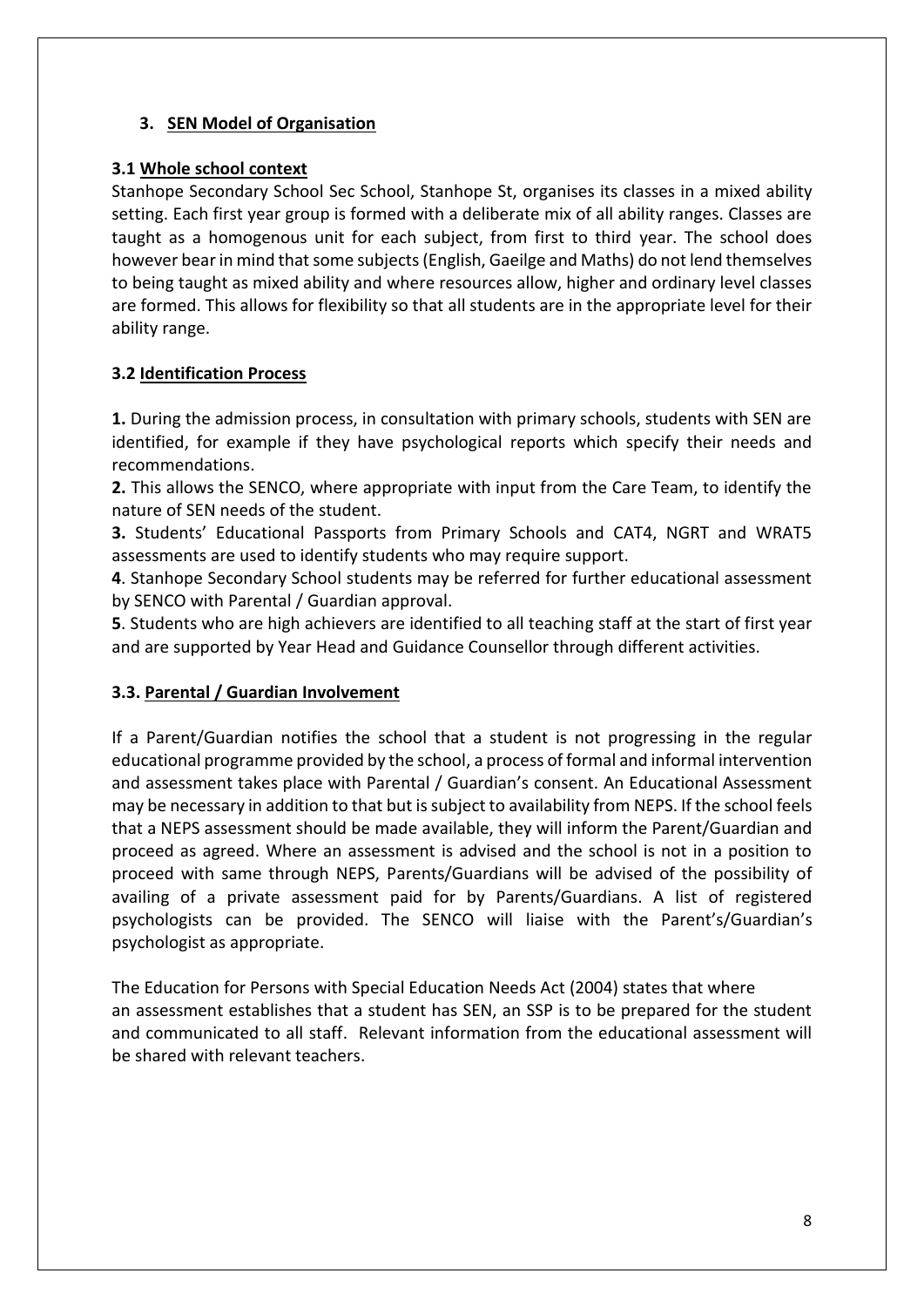## **3.4 Model of SEN provision**

In assessing and deciding which students need to be in receipt of SEN support and which students may benefit from additional support and established interventions within the mainstream context, the following options are considered by the SENCO:

- Team Teaching
- Learning Support
- Inclusion of SNA in specific classes
- Small group withdrawal
- Individual withdrawal
- Curricular Reduction Irish / Modern Language Exemption
- LCA for Senior Cycle

An alternative programme, L2LP may be provided to students where it is deemed necessary. This will only happen with the agreement of the SENCO, Parents/Guardians and Principal. Central to this is a full discussion of the impact of this decision and learning pathway on the student's future career choices. For this programme an educational psychological assessment with a diagnosis of a High Moderate Learning Disability or a Low Mild General Learning Disability is preferable and advised but not essential. Depending on a student's level of ability they may engage in a full L2LP or a tailored one, where in addition to the 5 priority learning units and 2 short courses, the student can do certain subjects at level 3. The primary educational needs of students engaging in L2LPs will be met within the mainstream class, where the class teacher has developed a differentiated programme that enables the student to complete the learning intentions and outcomes in the relevant priority learning units.

## **3.5 Programme Planning**

Programme planning takes place for groups and individuals within the structure of the Student Support Plan (SSP)

## **3.6 Student Support Plan (SSP)**

Each SSP includes:

- $\triangleright$  Personal/Background details
- $\triangleright$  Educational details (primary school details / assessment and learning support details)
- $\triangleright$  Categorisation of need
- $\triangleright$  Formal test results
- $\triangleright$  General profile based on formal/informal assessment
- $\triangleright$  SEN provision
- $\triangleright$  Priority needs
- $\triangleright$  Relevant documentation
- $\triangleright$  Literacy and numeracy needs
- $\triangleright$  Identified and established targets.
- $\triangleright$  Recommended interventions
- $\triangleright$  Abilities, skills and talents.
- $\triangleright$  Student checklist/interview
- $\triangleright$  Parent/Guardian input
- $\triangleright$  SEN department Input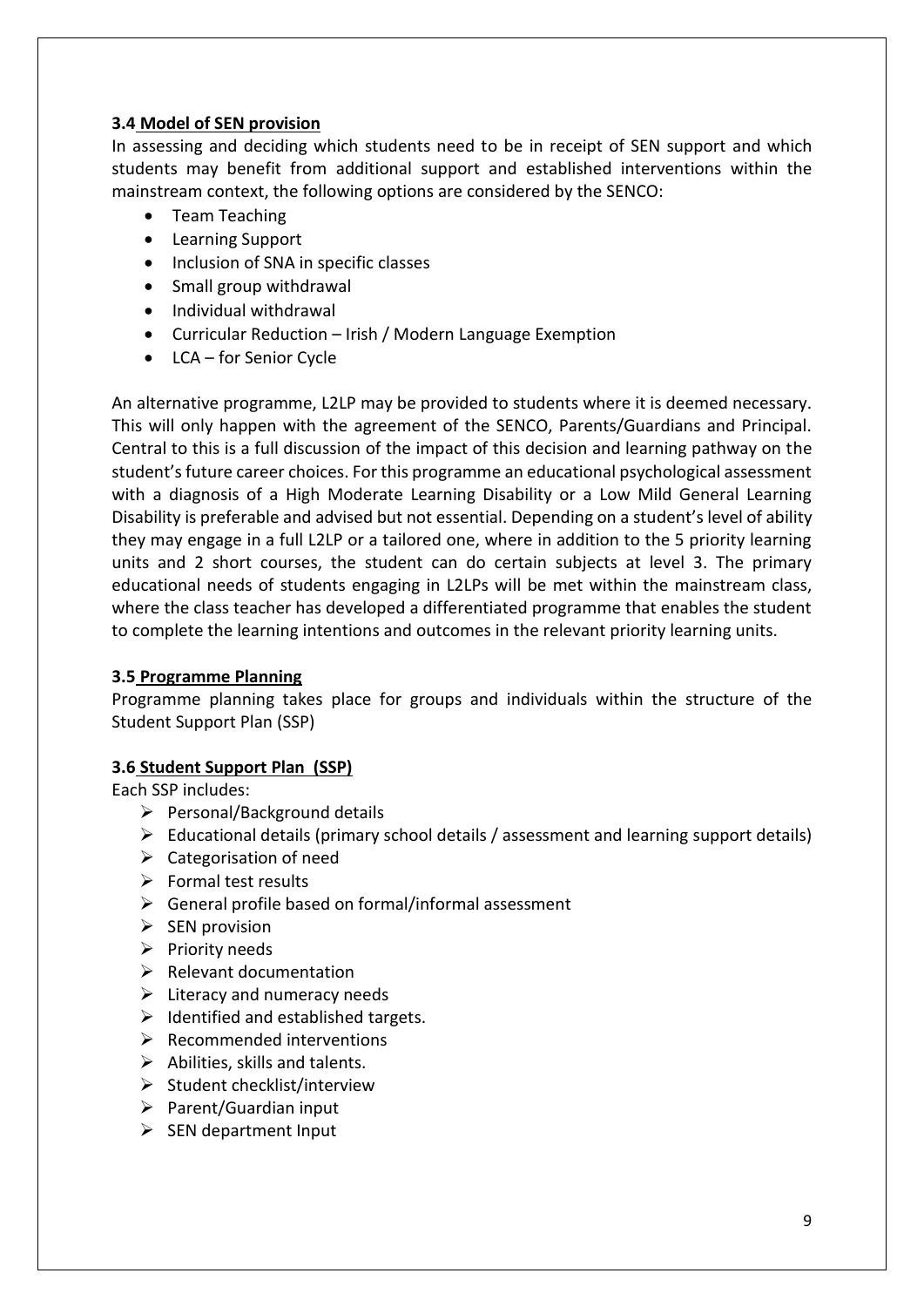## **3.7 Resource Teacher Planning**

Following the establishment of the Student Support Plan by the SENCO, the SSP will be communicated to the core team of SEN teachers who will draw up a practical programme of interventions and targets. All subject teachers and SNAs will have input into these programmes as all of the required interventions will be met in their classes to address specific individual student needs. Parents/Guardians are an integral part of the SSP development. A copy of targets & interventions for every SEN student must be maintained and filed by all relevant subject teachers. Files must be updated on a regular basis.

Each **Student Support Plan** (Appendix 3) includes:

- $\triangleright$  Name of Student
- $\triangleright$  Strengths & Needs
- $\triangleright$  Name and target of the intervention:
- $\triangleright$  Date to be achieved / duration of intervention:

Each Student with SNA access must also have the following included in their SSP

- $\triangleright$  A care plan
- $\triangleright$  Targets & Interventions for independent learning

## **3.8 Review/Evaluation**

The progress of each student should be monitored on an ongoing basis throughout the instructional term by the SENCO, resource and subject teachers. Student progress is evaluated in the following ways:

- Classroom tests
- Parent teacher meeting
- Continuous Assessment
- By resource and subject teachers on completion of each intervention to determine the success of each target.

The primary purpose of all evaluations as listed above is to determine whether the agreed learning targets have been achieved and to decide the level of resource support, if any, that should be provided going forward.

## **3.9 Timetabling of Resource Provision is structured within the following framework:**

## *Irish Exemptions*

All students who qualify for an Irish exemption (scores below the  $10<sup>th</sup>$  percentile) or who have transferred to us with an Irish exemption already in place will be timetabled, where possible, for learning support or resource hours. Where students are exempt from Irish, they may attend Learning Support/Resource Teaching for no more than 5 periods per week and may be required to remain in the mainstream class under supervision of the classroom teacher while doing their own work. At times deemed suitable to the learning support/resource teacher and the classroom teacher, a student may be able to participate in the Irish class where a topic of interest or some element of folklore/culture is being explored. (**Irish exemption criteria and procedure circular 0053/2019).**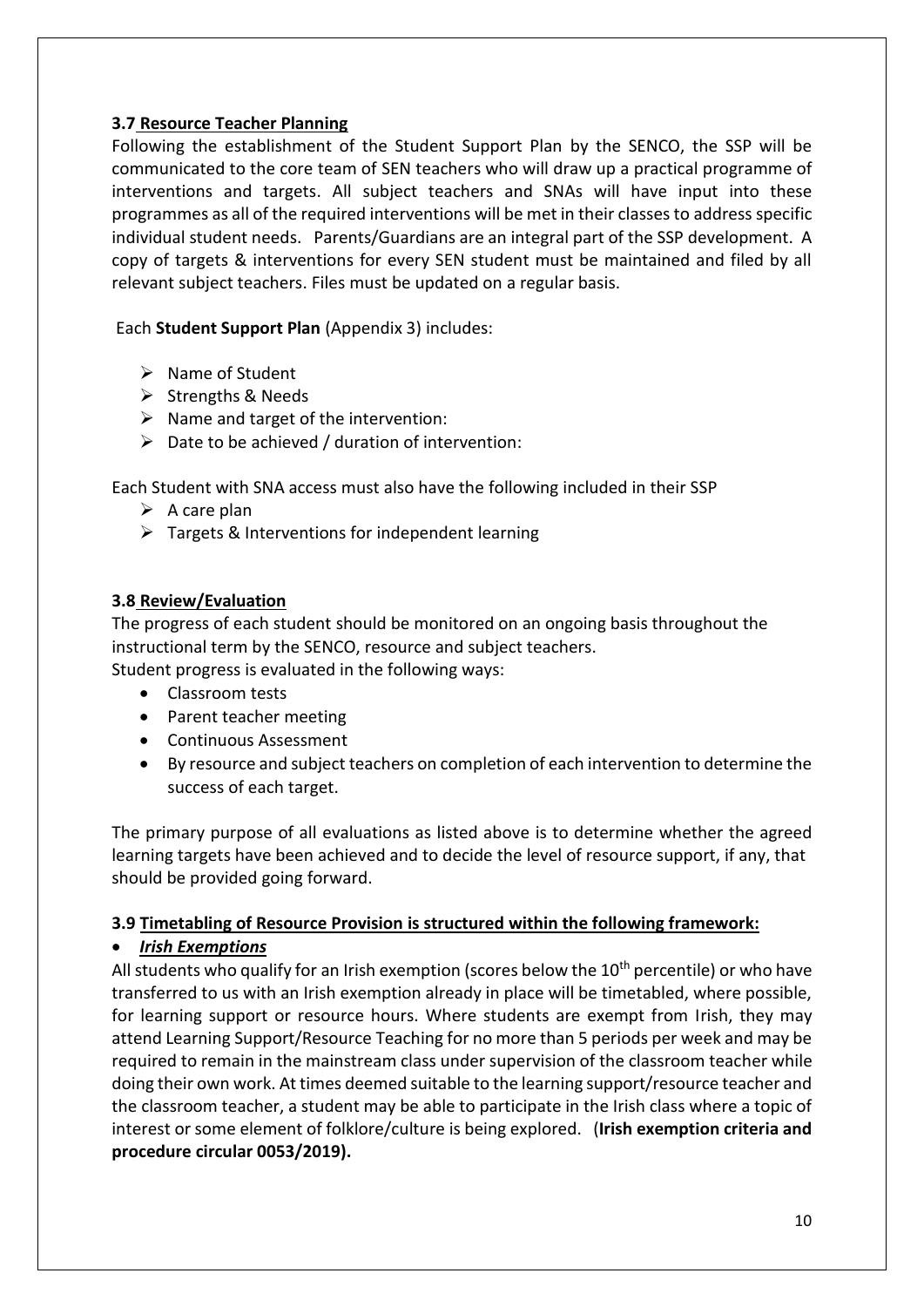## **Modern Language Waivers (Junior Cycle)**

Where this applies, a student will attend Learning Support/Resource class but may also be required to remain in the mainstream class for supervision if resource/learning support is not available at that particular time. Where possible a student will be encouraged to study a modern language at their own level of ability (to include just the study of culture and folklore aspects of the modern language) as this has been shown to have a positive effect on language skills in general.

# **Modern Language Waivers (Senior Cycle)**

Students availing of a waiver to the study of Modern Language at Senior Cycle will be facilitated where possible with Learning Support or resource classes. They may at times be required to remain in the mainstream class under the supervision of the class teacher where learning support or resource is not available.

# **Withdrawals**

The SEN department may withdraw students from other subject areas in consultation with the respective subject teachers and with Parent's/Guardian's written permission. In some cases students with SEN may be on reduced timetables to facilitate their educational needs.

# *Language exemptions in LCA*

The Leaving Certificate Applied (LCA) is recommended for students whose learning needs would not be met by the demands of the traditional Leaving Certificate. In instances where an SEN student chooses LCA it is generally accepted that the curriculum itself supports the student and thus specific SEN provision is unnecessary. However, where it is apparent that additional support is necessary for an SEN student, this will be reviewed on an individual basis and according to school resources.

All LCA students with a language exemption will continue to participate in Modern Foreign Languages and Irish to whatever level they can. They may/may not depending on their level of ability undertake the final state examination in Irish/MFL.

## **3.10 Resource Provision for the Gifted and Exceptionally Able Students**

Gifted and Able students' needs are normally met within the mainstream curriculum. The school facilitates all opportunities for students to excel. Students are encouraged to participate in competitions and activities which are suitable to their unique gifts. Examples include:

- Art
- Debating
- Sport
- STEM

Where they experience needs which are not met by the mainstream curriculum and which fall within the parameters of the SEN department, such needs would be addressed on an individual basis in consultation with Parents/Guardians and relevant professionals.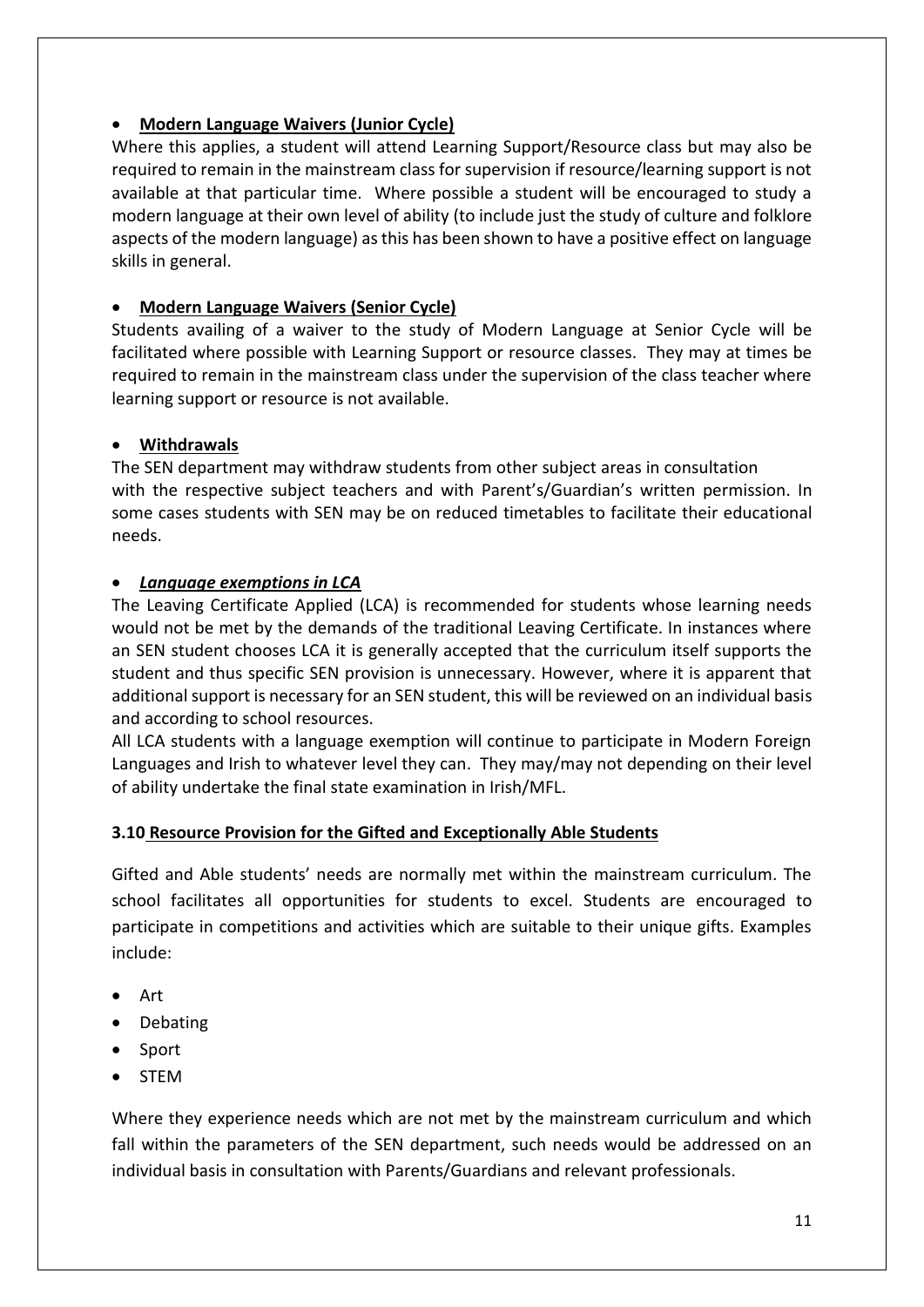# **4. Communication**

## **4.1 SEN Team**

- $\triangleright$  The SENCO and Deputy Principal meet on a weekly basis.
- $\triangleright$  The SENCO attends the weekly Care team meetings.
- $\triangleright$  The SENCO meets with SNAs as is necessary
- $\triangleright$  The SENCO and Deputy Principal compile the list of RACE students for all inhouse exams

# **4.2 SEN Students Master Plan /Board**

Throughout the year the SEN register is updated and teachers have access to it in the Resource Room. This Board includes:

- $\triangleright$  Student's initials
- $\triangleright$  Class & Year group
- Category of SEN needs Literacy/Numeracy/L2LP/other
- $\triangleright$  Teachers assigned to SEN students at various class periods

## **4.3 SEN - VSware**

CAT4 results for each SEN student are available to all staff on VSware.

## **4.4 SEN students who present mid-year**

- $\triangleright$  If a psychological assessment is available, with Parent's/Guardian's permission, summary of needs and recommendations is communicated to the staff.
- $\triangleright$  In the case of students without a psychological assessment, who require additional support, teachers are notified of need and support required.

## **4.5 Record Keeping**

- $\triangleright$  A record of all SEN meetings is kept on file by the Deputy Principal.
- $\triangleright$  The SENCO maintains an up to date record of all student referrals.
- $\triangleright$  All relevant documentation including every communication with parent/guardian or other agency is filed by SENCO.
- $\triangleright$  At present a full record of psychological reports is kept in the individual students file in the SENCO's office in a locked cabinet.

## **4.6 Communication with Parents/Guardians**

 $\triangleright$  Where the school recommends a psychological assessment, written permission is always sought by SENCO from Parents/Guardians.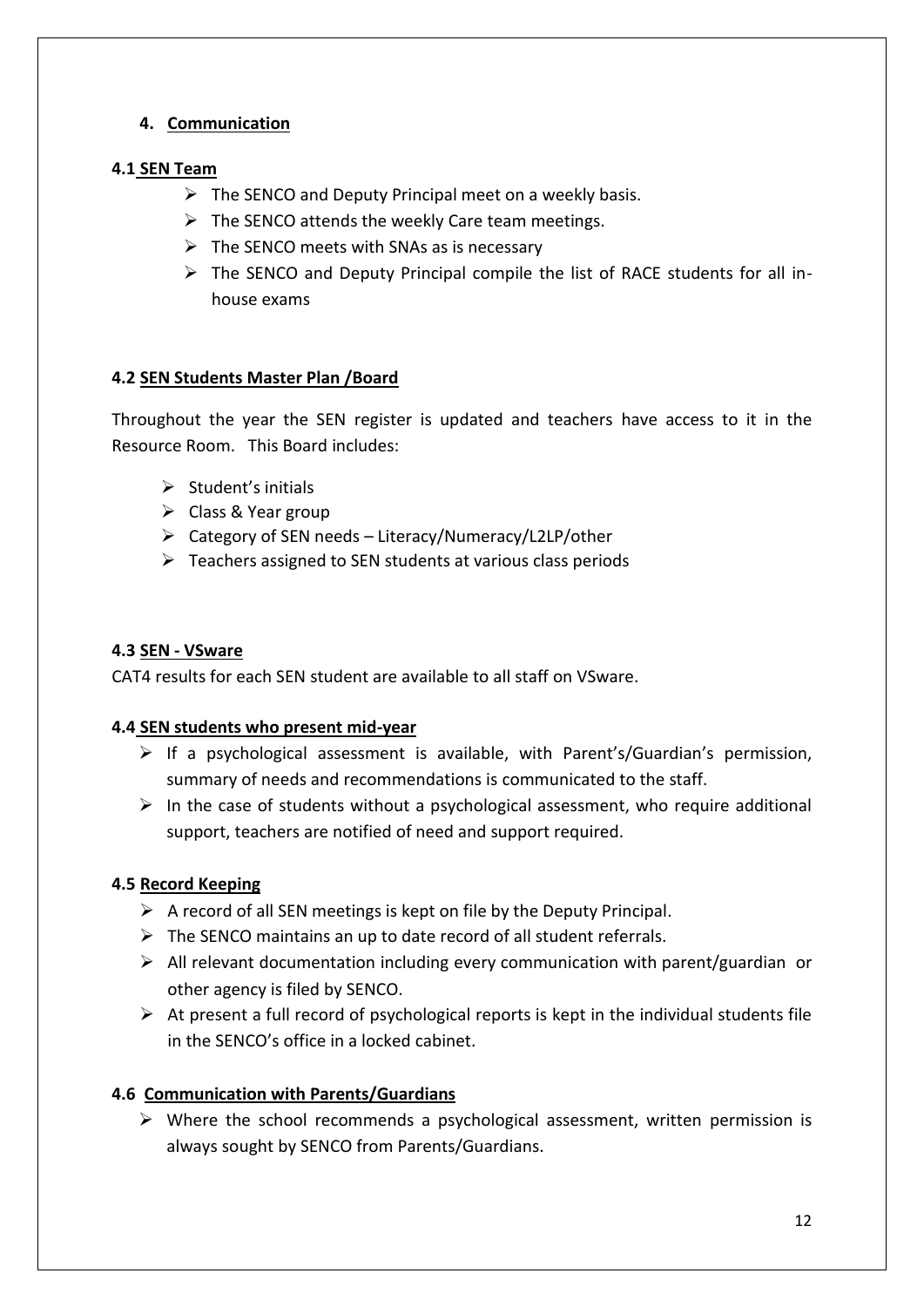$\triangleright$  Incoming first year Parents/Guardians are required to hand in assessments from the educational psychologist or from other agencies.

# **5. Enrolment Process and Assessment**

## **5.1 Enrolment policy**

The school's Admission and Enrolment Policy is available from the office.

# **5.2 Transition from primary to secondary school**

Stanhope Secondary School Secondary School seeks to foster a climate of support for incoming students that is flexible. We allow and provide for a compassionate response to individual student needs. A comprehensive Transition Programme is in place and coordinated by the HSCL. The HSCL is responsible for collection and forwarding on of all primary school educational passports by the end of September each year.

## **5.3 Sharing of relevant information**

In making provision for students with SEN, information regarding incoming student's needs is requested at the new first year information meeting. With Parental/Guardian permission, important information relating to each student is obtained from relevant sources such as NEPS, feeder primary school and other (where appropriate)

For example, has the student had access to any of the following resources:

- Special Needs Assistant
- Special class setting
- Support or help from either the learning support or resource teacher
- Assistance with behavioural difficulties
- Psychological Assessment
- Occupational Therapy Assessment
- Referral to HSE for any reason
- Support in relation to a sensory impairment
- Support in relation to travel or mobility
- Current IEP/IBP.
- Exemption from Irish.
- Specific ICT support.

An individual support plan is then prepared for incoming students with SEN and appropriate supports and programmes are planned following on from this.

## **5.4 Steps in moving to Stanhope Secondary School Secondary School, Stanhope St**

The following steps are followed to help the transition from primary to secondary School:

 $\triangleright$  The SENCO is available to meet with parents at the Open Night/Day. Where specific concerns regarding SEN students are raised, phone contact is made by the SENCO with parents/guardians and needs/resources available are discussed.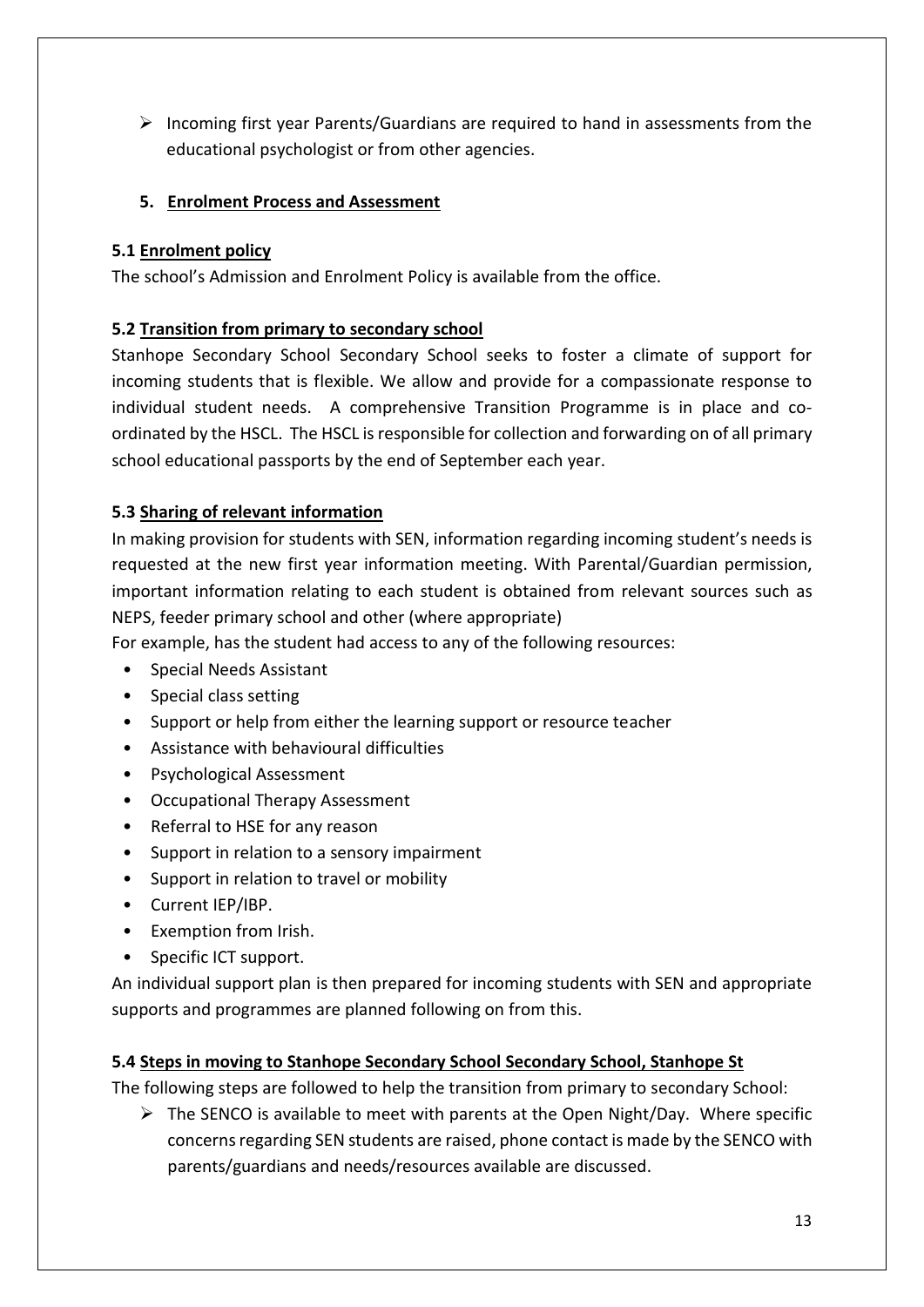- $\triangleright$  The SENCO may visit a feeder primary school if necessary to discuss a specific student's transfer to Stanhope Secondary School Secondary School.
- $\triangleright$  The SENCO liaises with the HSCL regarding SEN student provision for CAT4 assessments.

# **5.5 Assessment Procedures**

The CAT4 assessments (verbal / non-verbal/ spatial/ quantitative) are used to assess the strengths and weaknesses of incoming first year students. The purpose of these assessments is to identify learning needs that have not yet come to light. Further testing may be done to find out more data regarding the student's SEN needs to enable the resource department to put in place available appropriate supports. Parents/guardians may be contacted to discuss individual student's needs as they arise. All testing occurs with parents/guardians permission.

# **5.6 Ongoing monitoring of progress and support of transfer to second level**

The progress of each student is monitored on an on-going basis throughout the term by the SENCO, subject teachers, Year head, SNAs and SEN Department.

# **6. Liaison with Outside Agencies**

## **Other professional agencies**:

The SENCO will attend meetings with and liaise closely with a number of out-of-school agencies such as those listed below.

# **6.1 National Council for Special Education (NCSE)**

The National Council for Special Education has been established as an independent statutory body. The council has authority to:

- $\triangleright$  Carry out research and provide expert advice to the Minister for Education and Skills on the educational needs of children with disabilities and the provision of related services.
- $\triangleright$  Provide for a range of services at local and national level in order that the educational needs of children with disabilities are identified and provided for, and
- $\triangleright$  Co-ordinate, with health authorities, schools and other relevant bodies, the provision of education and related support services to children with disabilities. (See Circular PPT 01/05 for detailed outline of role of NCSE).

## **6.2 Special Education Needs Organiser (SENO)**

The SENO represents the local delivery aspect of the work of the NCSE. SENO's have responsibility for:

- $\triangleright$  Co-ordinating and facilitating the delivery of educational services to children with SEN.
- $\triangleright$  Processing applications for resources for children with SEN Assistive Technology